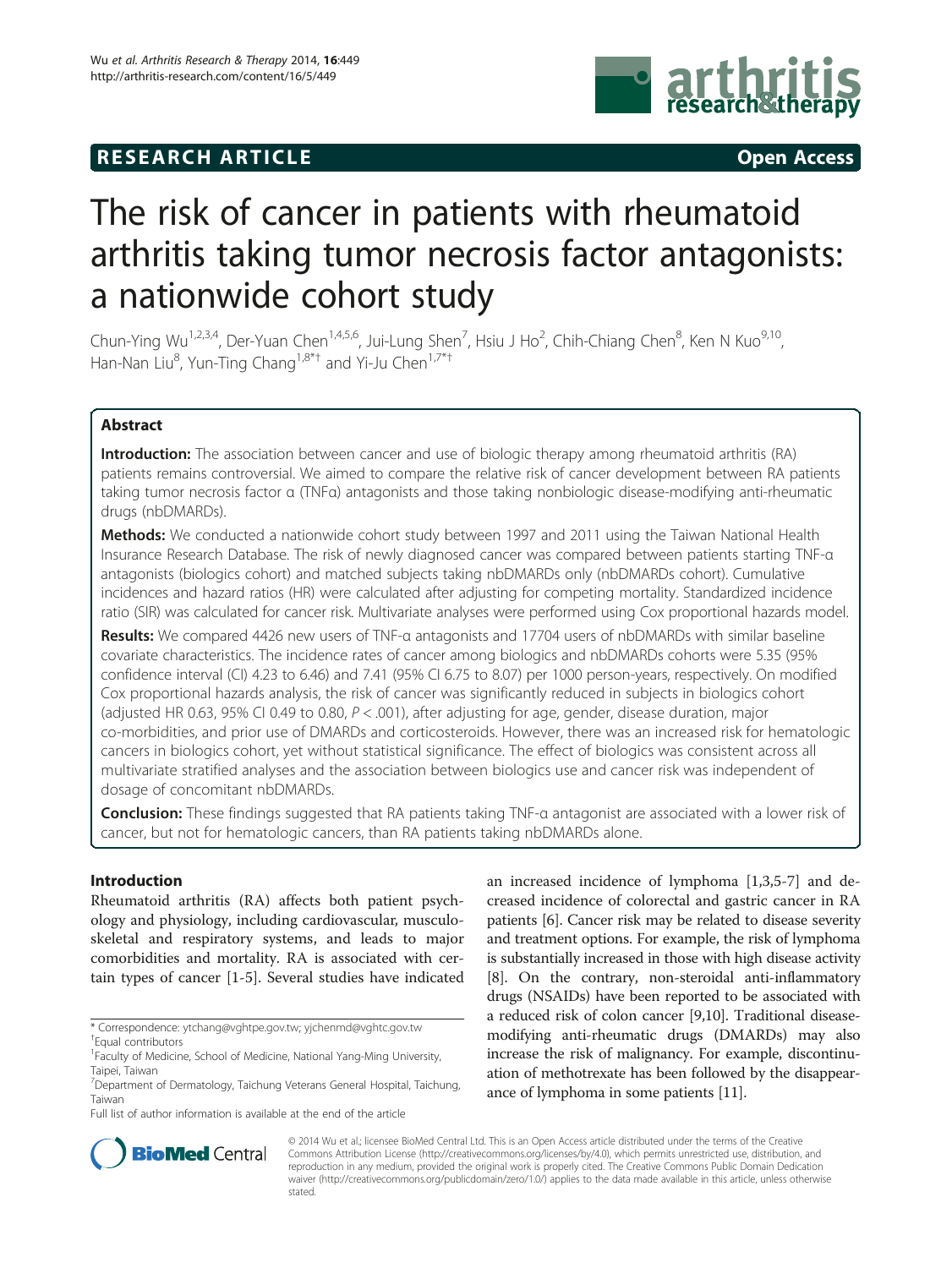<span id="page-1-0"></span>The introduction of biologic therapies to the management of RA has raised concerns about the risk of cancer, particularly with respect to anti-TNF therapies, due to the role of TNF in tumor progression and surveillance [[12\]](#page-10-0). An experimental animal tumor model has shown that anti-TNF-α antibodies hinder the innate anti-tumor immune responses and promote the growth of immunogenic rat colon tumors that are rejected by immunocompetent untreated rats. It has been suggested that biologics dampen the immune response against normally regressing cancers, thereby fostering malignant growth [\[13\]](#page-10-0). The evidence for the association between cancer occurrence and biologic use is conflicting. Systematic review and metaanalyses of clinical trial data have revealed an increased short-term risk of certain cancers in patients taking TNF inhibitors [\[14,15\]](#page-10-0). On the contrary, a recent meta-analysis of 63 randomized controlled trials demonstrated no association between the use of biologics and cancer risk in RA patients [[16,17\]](#page-10-0). To date, only a few observational studies have been conducted on this issue, with controversial results on the long-term cancer risk among users of biologics with RA [\[18,19](#page-10-0)].

Here, we aimed to compare the cancer risk among RA patients starting TNFα blocker and those taking nonbiologic disease modifying antirheumatic drug (nbDMARD) in a large cohort of patients with RA, based on a Taiwanese nationwide database.

## Methods

## Study design

We conducted a nationwide cohort study by retrieving all patients with a diagnosis of RA from Taiwan's National Health Insurance Research Database (NHIRD). The NHIRD has been used extensively in epidemiologic studies in Taiwan [\[3,20](#page-10-0)]. In brief, it consists of detailed health care data from more than 25 million enrollees, representing more than 99% of Taiwan's entire population. In this database, the diagnostic codes are in the format of the International Classification of Diseases, Revision 9, Clinical Modification (ICD-9-CM). Patients were diagnosed by board-certified physicians in the corresponding specialties. The accuracy of diagnosis of major diseases in the NHIRD, such as stroke and acute coronary syndrome, has been validated. Personal information including body weight, height, family history, laboratory examination results, lifestyle and habits such as smoking and alcohol use was not available from the NHIRD.

This study has been approved by the ethical review board of the Taichung Veterans General Hospital, Taichung, Taiwan. As the datasets used in this study consist of deidentified secondary data released to the public for research purposes, no consent was needed for the review by the ethical review board.

#### Biologic therapy in the RA cohort

Biologics were first introduced for RA management in Taiwan in March 2003. Biologics available for RA treatment in Taiwan include TNF-α inhibitors (adalimumab, etanercept and golimumab) and chimeric anti-CD20 monoclonal antibody (rituximab). Other classes of biologics, including humanized IL-6 receptor antibody (tocilizumab, or Actemra®) and selective T-cell co-stimulatory modulator (abatacept, or Orencia®), were not covered under the NHI program until mid 2012. Golimumab was not introduced to Taiwan until 1 January 2012. Therefore, none of the patients included in the present study were treated with golimumab, tocilizumab or abatacept.

Under the NHI program, only RA patients with continuous and active disease (fulfilling 1987 American College of Rheumatology (ACR) criteria for RA [[21\]](#page-10-0), with disease activity score 28-joint assessment (DAS 28) >5.1 points at least twice, recorded at least one month apart, and with radiologic and laboratory evidence) and who failed to respond to at least 6 months treatment with more than two nbDMARDs (mainly methotrexate, cyclosporine, hydroxychloroquine, D-penicillamine, gold salts, et cetera), can apply for reimbursement for biologics. Patients with prior history of pre-malignant or malignant diseases in the past 10 years or those with active infection are not eligible for biologics [\[22](#page-10-0)]. Information on medications was retrieved from the pharmacy prescription database. Reliability of the retrieved information was independently verified by two statisticians.

#### Study cohorts

All patients with a primary diagnosis of RA (ICD-9- CM code 714.0) for the first time and who received nbDMARDs or biologics, including TNFα antagonists and rituximab, between 1997 and 2011 were eligible study subjects. The diagnostic accuracy of RA was confirmed by both specific ICD-9 codes and inclusion in the Registry for Catastrophic Illness Patient Database (RCIPD), a subpart of the NHIRD. As previously described, clinical and laboratory confirmation or typical image presentation of RA is required for patients to be registered in the RCIPD [[3\]](#page-10-0).

#### Identification and definition of study groups

Patients who received TNFα antagonist, adalimumab or etanercept, or rituximab for RA, were eligible for inclusion in the biologics group. Patients taking nbDMARDs and who had never received prescription for biologics were eligible for inclusion in the nbDMARDs group. We created a matched sample by matching biologics and nbDMARDs subjects by date of birth, age at first use of DMARDs, gender, concomitant comorbidities, duration of disease, and starting date of study, as described below.

Follow up began on the date that a patient added or switched to a TNF-α antagonist (adalimumab or etanercept;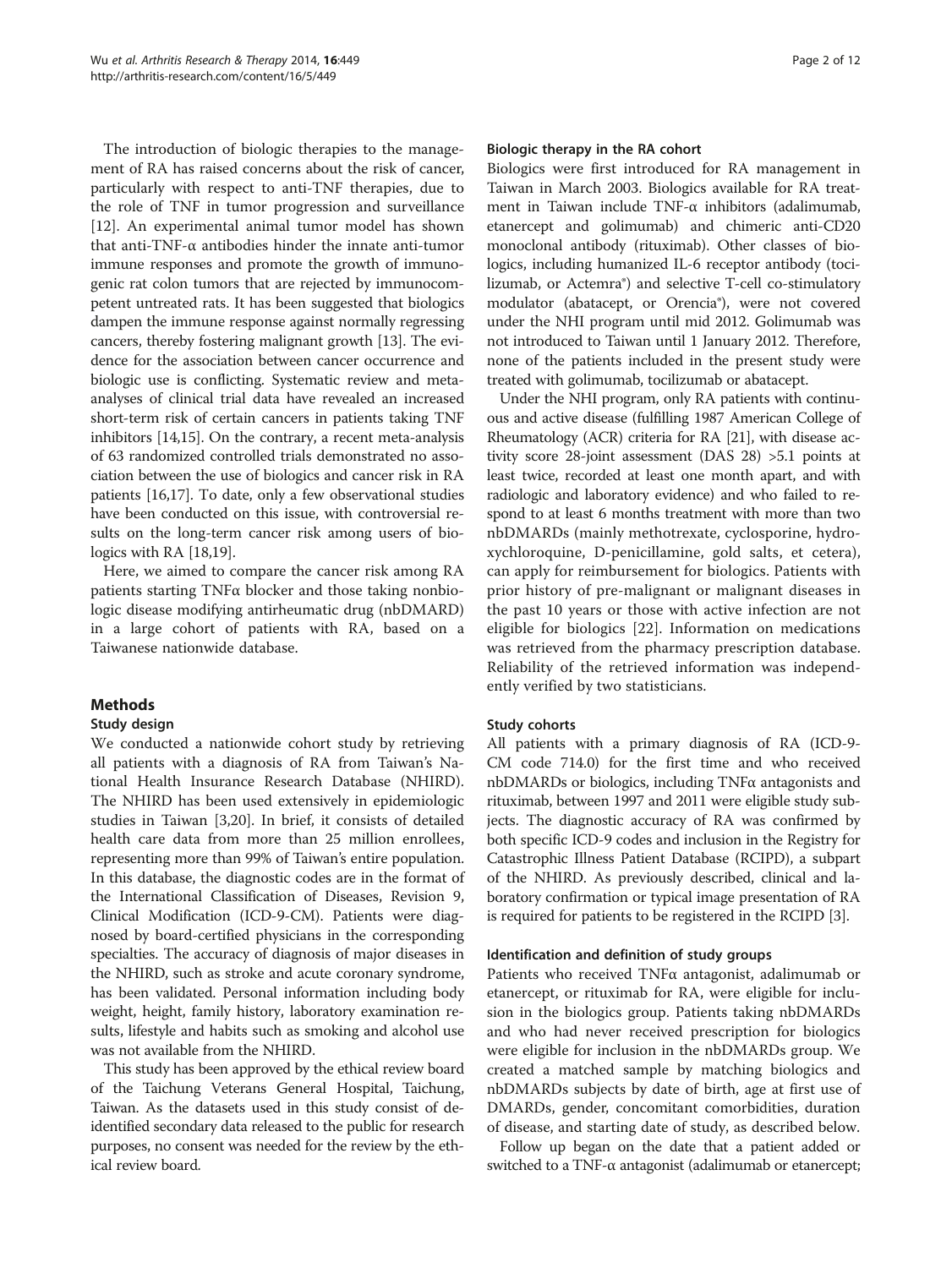golimumab was not yet available in 2011 in Taiwan) or rituximab. A matched calendar date as the index date was determined in matched nbDMARD subjects. Only when the index date is determined can we include those having no history of malignancies before or 6 months after the index date from the eligible nbDMARDs cohort. Finally, we selected matched patients in the nbDMARDs cohort fulfilling all of these criteria, including age, gender, comorbidities and those listed above. All participants were observed for the occurrence of outcomes, until death, or 31 December 2011. To study the patients with active disease requiring long-term disease control, we included only those who received nbDMARDs or biologics for at least 3 months after the start of follow up (the index date). Patients receiving follow up for less than 6 months were not included. Patients with history of malignant disease (ICD-9-CM codes: 140–208, ICD-O-3 codes: C00-C80) before or during the 6 months following the index date were not included.

## Main outcome measurements

Patients with cancer were defined as those having a new diagnosis of cancer (ICD-9-CM codes: 140–208, ICD-O-3 codes: C00-C80) at least 6 months after the index date. To reduce the mixed effect of prior use of nbDMARDs and new biologics, diseases of outcome diagnosed during the first 6 months of observation were not included.

#### Identification of cancer cases

We identified the diagnoses of cancers based on the records of the RCIPD. To apply for a cancer catastrophic illness certificate, cytological or pathological reports or evidence including additional laboratory and imaging studies supporting the diagnosis of cancer, such as tumor marker surveys, radiograph, bone scan, computer tomography (CT) scan or magnetic resonance imaging (MRI) scan, must be provided. At least two other oncologists carefully examine the medical records and laboratory information including imaging studies. Only those patients who meet the criteria of diagnoses are issued certificates. We excluded those with *in-situ* malignancies, as *in-situ* malignant diseases do not qualify for a catastrophic illness certificate. The diagnostic codes of malignancies were defined as those from 140 to 208.91 in the ICD-9 revision clinical modification format (ICD-O-3 codes: C00-C80). We categorized the cancer cases into hematologic cancers and non-hematologic cancers. Hematologic cancers were subcategorized into leukemias (ICD9-CM codes 204 to 208; ICD-O3 codes: 9811 to 9818, 9820, 9823, 9826, 9827, 9831 to 9837, 9840, 9860 to 9861, 9863, 9865 to 9867, 9869, 9870 to 9876, 9891, 9895 to 9898, 9910, 9911, 9920, 9930, 9945, 9946, 9963, 9742, 9800, 9801, 9805 to 9809, 9931, 9940, 9948, 9964) and lymphomas (including non-Hodgkin's lymphoma, multiple myeloma (ICD9-CM codes 200, 202 to 203; ICD-O-3 codes 9590, 9591, 9596, 9597, 9670, 9671, 9673, 9675, 9678 to 9680, 9684, 9687 to 9691, 9695, 9698, 9699, 9701, 9702, 9705, 9708, 9709, 9712, 9714, 9716 to 9719, 9724 to 9729, 9735, 9737, 9738, 9732 to 9733) and Hodgkin's lymphoma (ICD9-CM code 201; ICD-O-3 codes 9650 to 9655, 9659, 9663 to 9665, 9667)), according to the methods of the Cancer Registry in Taiwan.

## Potential confounders

Certain demographic factors, such as age at first use of nbDMARDs, gender, and comorbidities such as hypertension, ischemic heart disease, including myocardial infarction, diabetes, cerebrovascular disease, and chronic liver disease, including liver cirrhosis, were considered potential confounders. These variables were determined over a one-year period before the start of follow up.

Other confounders included use of nbDMARDs, use of corticosteroids, and use of NSAIDs including aspirin, one year prior to the index date, as listed in Table [1](#page-3-0). The use of statins and metformin have been reported to affect the development of certain cancers [\[23,24\]](#page-10-0), and were also considered covariates.

No information on several potential confounders was available, such as smoking, alcohol use, family history, body mass index, rheumatoid arthritis activity, laboratory status, and educational level.

## Statistical analysis

The demographic data of the study population were first analyzed. Follow up for each subject was measured in numbers of years and began on the date of first prescription of biologics in the biologics group (or the matching calendar date in the nbDMARDs group) and ended on the date of censorship, that is, the date of diagnosis of outcome, death, transfer out or the end of the follow-up period.

As death may result from underlying illness, which may also affect the outcome, it leads to informative censoring in the estimation of the incidence of outcome diseases. Therefore, death occurring prior to outcome was considered a competing risk event. The cumulative incidence of newly diagnosed cancers after adjustment for competing mortality was calculated using a two-step process and tested for equality among the study cohorts. Calculation and comparison of cumulative incidence in the presence of competing risk data ratios was conducted using a modified Kaplan-Meier method and Gray's method [[25](#page-10-0)]. We tested the differences in the full time-to-event distributions between the study groups using the log-rank test. The assumption of proportional hazards was confirmed by plotting the graph of the survival function versus the survival time and the graph of the log (−log(survival)) versus the log of survival time.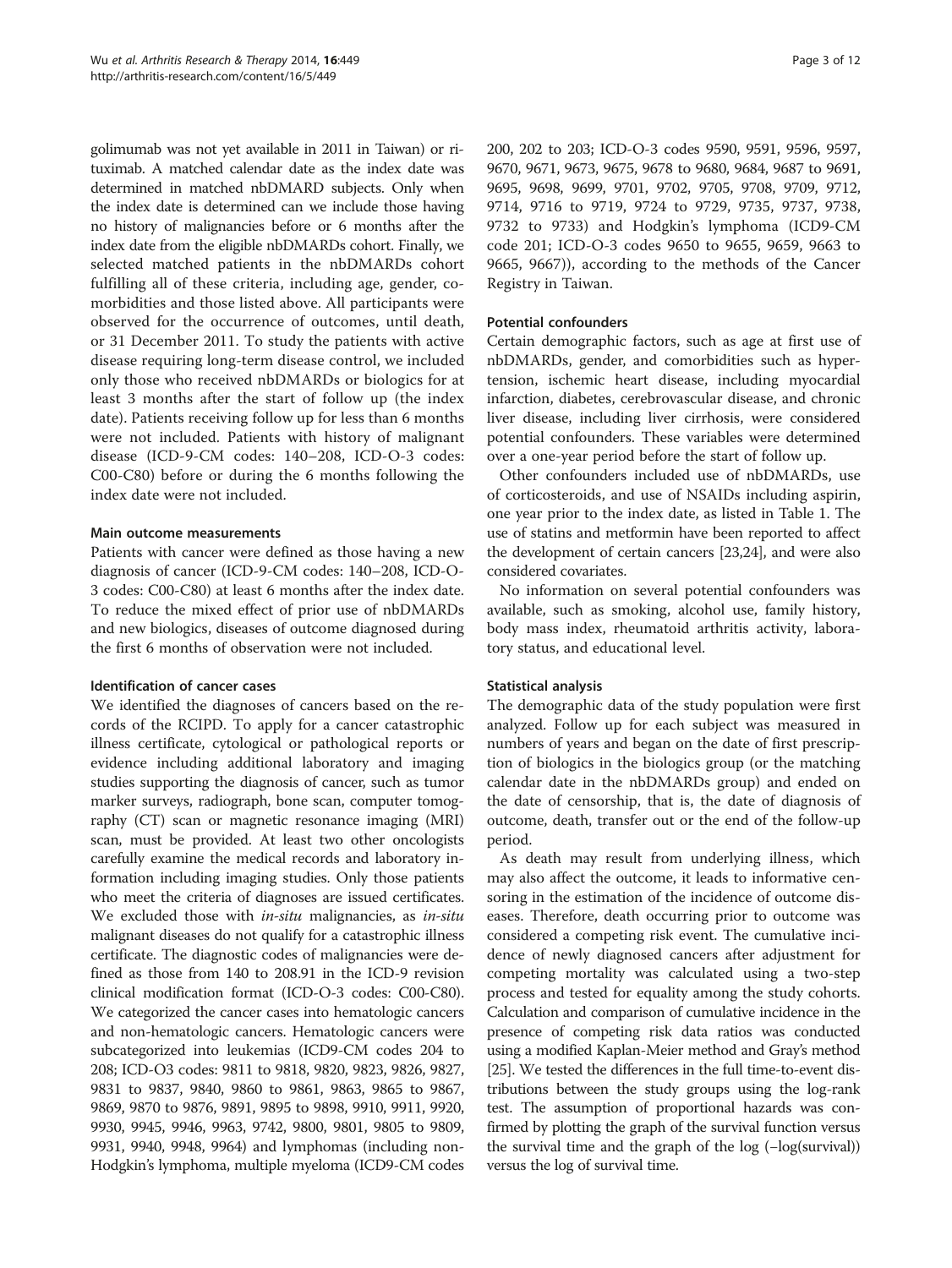#### <span id="page-3-0"></span>Table 1 Demographic characteristics of matched study cohorts

| <b>Characteristics</b>                                                               | <b>Biologics</b>     | nbDMARDs             | P-value |
|--------------------------------------------------------------------------------------|----------------------|----------------------|---------|
|                                                                                      | $(n = 4, 426)$       | $(n = 17, 704)$      |         |
| Age, y, mean (SD)                                                                    | 53.88 (13.08)        | 53.89 (13.09)        | 0.97    |
| Female gender, n (%)                                                                 | 3813 (86.20)         | 15252 (86.20)        | 1.00    |
| Disease duration before index date, y, median (Q1, Q3)                               | 9.21 (6.84, 11.23)   | 9.20 (6.81, 11.20)   | 0.70    |
| Follow-up duration, y, median (Q1, Q3)                                               | 3.30 (2.00, 5.39)    | 3.25 (1.95, 5.29)    | 0.14    |
| Outcome                                                                              |                      |                      |         |
| Cancer, n (%)                                                                        | 89 (2.00)            | 486 (2.70)           | 0.001   |
| Death before outcome, n (%)                                                          | 192 (4.30)           | 933 (5.30)           | < 0.001 |
| Overall observation person-years                                                     | 16650.63             | 65587.93             |         |
| Cancer, incidence rates (95% CI) per 1000 person-years                               | 5.35 (4.23, 6.46)    | 7.41 (6.75, 8.07)    | < 0.005 |
| Number of visits per year during follow ups, median (Q1, Q3)                         | 13.33 (11.61, 14.81) | $6.04$ $(3.15, 9.3)$ | < 0.001 |
| Co-morbidities, n (%)                                                                |                      |                      |         |
| Hypertension                                                                         | 1418 (32.0)          | 5672 (32.0)          | 1.00    |
| Chronic liver disease                                                                | 813 (18.4)           | 3252 (18.4)          | 1.00    |
| Ischemic heart disease                                                               | 496 (11.2)           | 1984 (11.2)          | 1.00    |
| <b>Diabetes</b>                                                                      | 388 (8.8)            | 1552 (8.8)           | 1.00    |
| Cerebrovascular disease                                                              | 96(2.2)              | 384 (2.2)            | 1.00    |
| Prior drug use, n $(\%)^1$                                                           |                      |                      |         |
| Methotrexate                                                                         | 4125 (93.2)          | 8659 (48.9)          | < 0.001 |
| Sulfasalazine                                                                        | 3276 (74.0)          | 8531 (48.2)          | < 0.001 |
| Hydroxychloroquine                                                                   | 3515 (79.4)          | 10976 (62.0)         | < 0.001 |
| Glucocorticosteroids                                                                 | 4003 (90.4)          | 12875 (72.7)         | < 0.001 |
| Other systemic drugs use, n $(\%)^2$                                                 |                      |                      |         |
| Statin                                                                               | 433 (9.8)            | 2069 (11.7)          | < 0.001 |
| Metformin                                                                            | 264(6.0)             | 1096 (6.2)           | 0.60    |
| <b>NSAID</b>                                                                         | 4349 (98.3)          | 17041 (96.3)         | < 0.001 |
| Beta-blockers                                                                        | 1115 (25.2)          | 4337 (24.5)          | 0.35    |
| Average dosage of certain DMARDs during follow up, each user, mean (SD) <sup>3</sup> |                      |                      |         |
| Methotrexate                                                                         | 9.1(4.32)            | 6.25(4.31)           | < 0.001 |
| Sulfasalazine                                                                        | 822.11(652.64)       | 720.69 (575.53)      | < 0.001 |
| Hydroxychloroquine                                                                   | 194.71(137.37)       | 187.2 (123.95)       | < 0.001 |
| Glucocorticosteroids                                                                 | 4.42 (3.6)           | 3.02 (3.21)          | < 0.001 |

<sup>1</sup>Drug users indicate patients using drugs within one year prior to the index date. <sup>2</sup>Use of drugs at least once per month on average during follow up. <sup>3</sup>The average dosage is depicted as mg/day for all these drugs, except methotrexate (mg/week). DMARDs, disease modifying anti-rheumatic drugs; N, number; NSAID, non-steroidal anti-inflammatory drugs including aspirin and Cox-2 inhibitors; Q, quartile.

We applied a modified Cox proportional hazards model in the presence of a competing risk event to examine the independent association between newly diagnosed cancers and use of biologics [\[25](#page-10-0),[26\]](#page-10-0). Assessment of goodness-of-fit of the models with the stepdown method was carried out to analyze the independent risk factors. The influence of biologics on newly diagnosed cancer was further explored by stratification according to age, gender, disease duration, time from start of follow up, and prior use of DMARDs or corticosteroids.

Sensitivity analyses included (1) focusing on individuals who used adalimumab only; ever used adalimumab; or last use of adalimumab before cancer occurrence; and (2) focusing on individuals who used etanercept only; ever used etanercept; or last use of etanercept before cancer occurrence. These sensitivity analyses were conducted with the purpose of examining whether the main findings were robust to different assumptions.

All data management was performed using SAS 9.2 software (SAS Institute Inc., Cary, NC, USA). Calculations of cumulative incidences and Cox models were carried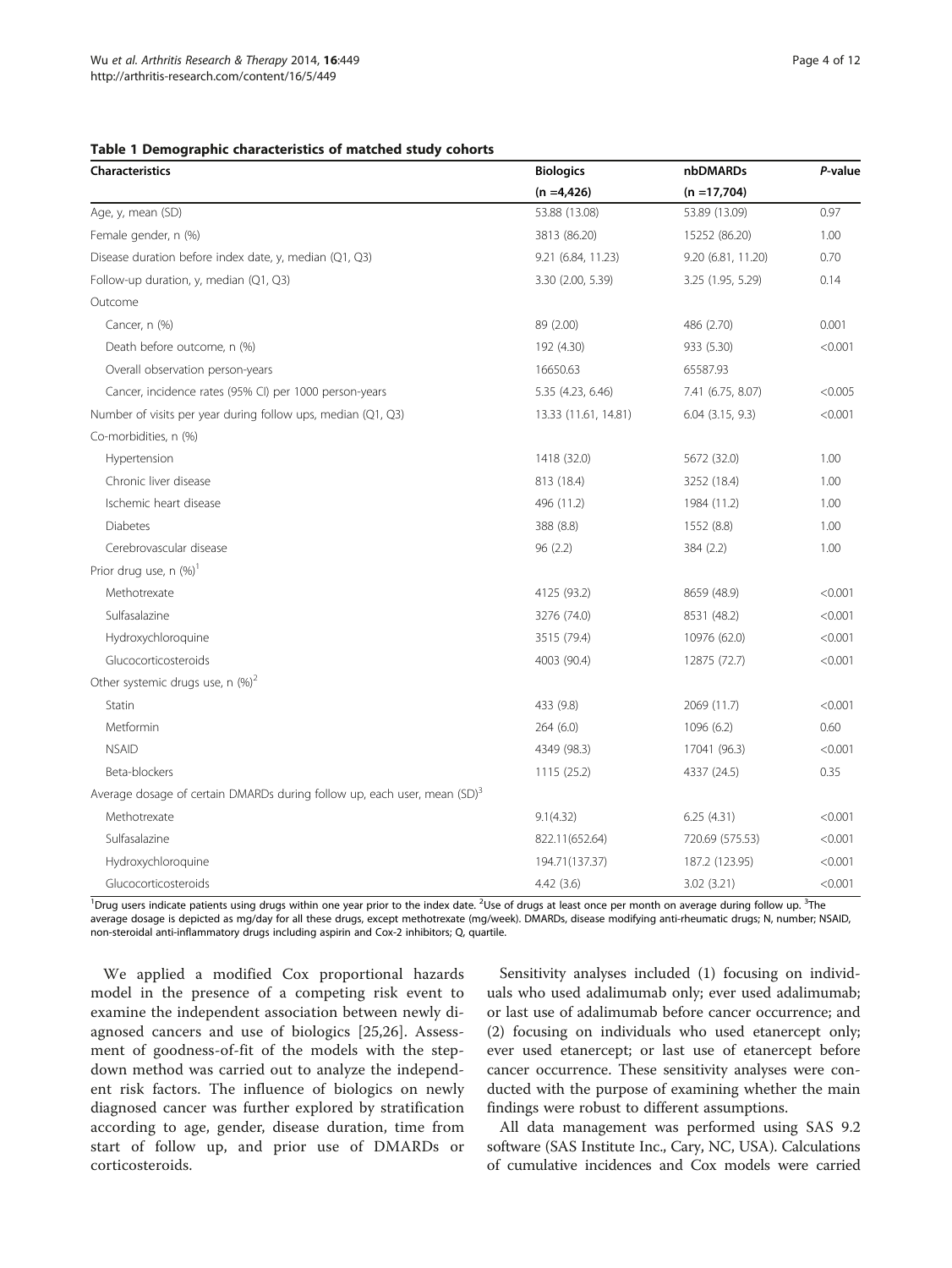out using the cmprsk package of R [\[27](#page-10-0)]. Calculated results were expressed as the estimated number together with the 95% CI.

## Results

## Demographic characteristics of study cohorts

We identified 47,531 potentially eligible RA patients from the RCIPD. A total of 2,763 patients who never received DMARDs were excluded. Among the remaining 44,768 subjects, 6,871 patients with a history of biologics use including TNFα antagonists and rituximab were eligible for inclusion in the biologics group and the remaining 37,897 patients who had never used biologics were eligible to be included in the nbDMARDs group. We excluded 2,445 patients in the eligible biologics group who received biologics or traditional DMARDs for less than 3 months; or were followed up for less than 6 months, after starting biologics treatments. Next, we matched four subjects in the eligible nbDMARDs cohort with each subject in the biologics cohort, based on the matching criteria listed in [Methods.](#page-1-0) Finally, the biologics group and the nbDMARDs group consisted of 4,426 and 17,704 patients, respectively, as shown in Figure 1.

The biologics group and nbDMARDs group were similar in demographic characteristics and associated comorbidities (Table [1\)](#page-3-0). In the biologics group, 3,270



patients (73.9%) received etanercept, 1,577 patients (35.6%) received adalimumab and 578 patients (13.1%) received rituximab. There were 2,529 patients who received etanercept only, 996 patients who received adalimumab only, and 10 patients who received rituximab only. It is not uncommon for biologics to be switched. For example, 323 patients switched from adalimumab to etanercept; 310 patients switched from etanercept to rituximab; 150 patients switched from adalimumab to rituximab; and 108 patients switched treatment among all three biologics.

Disease duration, mean observation time, and number of hospital visits are presented in Table [1](#page-3-0). Subjects in the biologics group took more DMARDs and corticosteroids than those in the nbDMARDs group before the index date (Table [1\)](#page-3-0). In addition, more than 92% of patients in the biologics group received biologics in combination with nbDMARDs or corticosteroids after the index date. The average daily dosages of combined nonbiologic DMARDS in the biologics group were higher than in the nbDMARDs group (Table [1,](#page-3-0) Additional file [1:](#page-9-0) Table S1).

#### Incidence rates of newly diagnosed cancers

A total of 89 patients in the biologics group and 486 patients in the nbDMARDs group presented with newly diagnosed cancer during the observation period. The 7 year cumulative incidence of newly diagnosed cancer after adjusting for competing mortality was significantly lower in the biologics group (3.84%, 95% CI 2.91, 4.77) than in the nbDMARDs group (5.22%, 95% CI 4.69, 5.75) ( $P = 0.005$ ), as shown in Figure [2](#page-5-0).

The incidence rates of newly diagnosed cancer were estimated to be 5.35 per 1000 patient-years (95% CI 4.23, 6.46) in the biologics group and 7.41 per 1000 patientyears (95% CI 6.75, 8.07) in the nbDMARDs group, with statistically significant difference (Table [2\)](#page-5-0). No cancer cases were observed among those taking rituximab alone. The cancer risk was lower in those taking adalimumab alone, when compared with those taking etanercept alone, but without statistical significance.

## Multivariate analysis after adjustment for competing mortality

When compared with the use of nbDMARDs, starting of TNF-α antagonists was associated with a significantly reduced risk of cancer (adjusted HR 0.63, 95% CI 0.49, 0.80,  $P$  <0.0001), after adjusting for age, gender, disease duration, number of hospital visits, prior use of DMARDs, prior use of systemic corticosteroids, and presence of diabetes, hypertension, ischemic heart disease, cerebrovascular disease, or chronic liver disease (Table [3](#page-6-0)).

Use of statins, use of metformin, use of beta-blockers, long disease-duration and presence of ischemic heart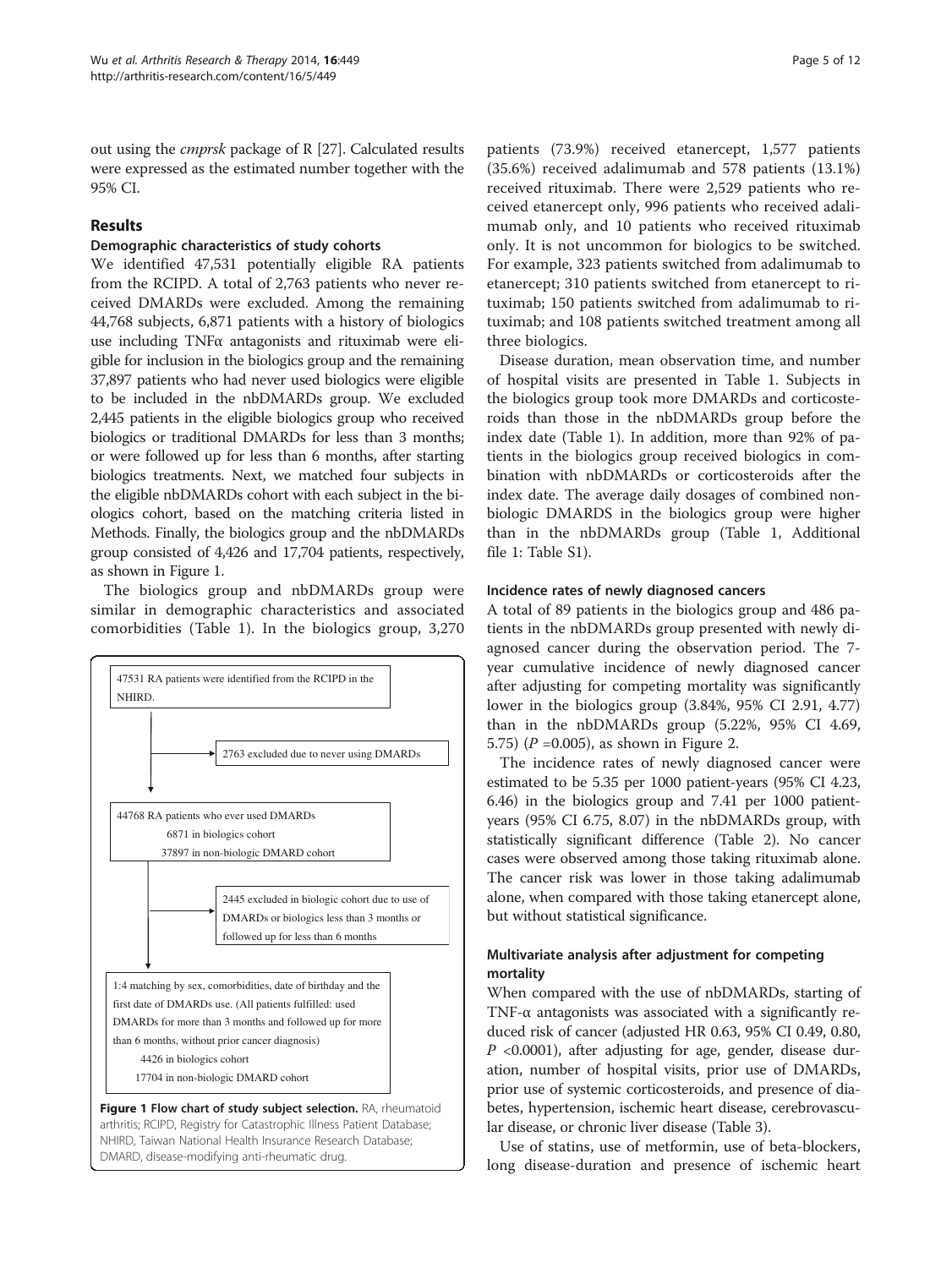<span id="page-5-0"></span>

disease were also associated with a lower risk of cancer. On the contrary, increasing age and higher average number of hospital visits were significantly associated with cancer occurrence (Table [3\)](#page-6-0).

## Multivariate stratified analyses after adjustment for competing mortality

We conducted multivariate stratified analyses adjusted for competing mortality to determine the effects of biologics on cancer development among different subsets of RA patients. A negative association between biologics use and cancer occurrence was observed in almost all subsets of study subjects, especially among those of older age, of female gender, with long-disease duration, and free of comorbidities (Figure [3](#page-7-0)).

To examine the potential mixed effect of DMARDs or corticosteroids on cancer risk in biologics users, we further conducted analyses by stratifying the dose of concomitant DMARDs. The association between biologics use and cancer risk was independent of daily dosage of concomitant nbDMARDs.

## Specific cancer risks and sensitivity analyses by standardized incidence ratio (SIR)

Sensitivity analyses focusing on patients receiving different treatment patterns of TNF-α inhibitors is presented

## Table 2 Multivariate analyses of risk of malignant diseases among biologic users in comparison with matched controls

|                       |                      | All                   | TNF- $\alpha$ inhibitor $\frac{1}{1}$ users | Adalimumab <sup>2</sup> | Etanercept <sup>3</sup> | Rituximab                |
|-----------------------|----------------------|-----------------------|---------------------------------------------|-------------------------|-------------------------|--------------------------|
|                       |                      |                       |                                             |                         |                         |                          |
| <b>Biologics</b>      | Event, number        | 89                    | 89                                          | 8                       | 71                      | $\Omega$                 |
|                       | Total person-years   | 16650.63              | 16624.36                                    | 2203.45                 | 10363.75                | 26.27                    |
|                       | IR per 1000 (95% CI) | 5.35 (4.23, 6.46)     | 5.35 (4.24, 6.47)                           | 3.63(1.11, 6.15)        | 6.85(5.26, 8.44)        |                          |
| nbDMARDs <sup>4</sup> | Event, number        | 486                   | 485                                         | 51                      | 309                     |                          |
|                       | Total person-years   | 65587.93              | 65485.91                                    | 8763.78                 | 41209.78                | 102.02                   |
|                       | IR per 1000 (95% CI) | 7.41 (6.75, 8.07)     | 7.41 (6.75, 8.07)                           | 5.82 (4.22, 7.42)       | 7.50 (6.66, 8.33)       | 9.80 (0.00, 29.01)       |
|                       | HR (95% CI)          | $0.63$ $(0.49, 0.80)$ | $0.63$ $(0.50, 0.81)$                       | $0.61$ $(0.28, 1.33)$   | 0.83(0.62, 1.10)        | $\overline{\phantom{a}}$ |
|                       | IRR (95% CI)         | 0.72(0.58, 0.90)      | $0.72$ $(0.58, 0.91)$                       | $0.62$ $(0.30, 1.31)$   | 0.91(0.71, 1.18)        | $\overline{\phantom{a}}$ |
|                       | $P$ -value           | 0.0046                | 0.0049                                      | 0.2147                  | 0.4926                  |                          |

1<br>Includes all patients who have used TNF-α inhibitors, with or without disease-modifying anti-rheumatic drugs (DMARDs) or corticosteroids, in comparison with matched controls. <sup>2</sup>Use of adalimumab alone, with or without DMARDs or corticosteroids, in comparison with matched controls. <sup>3</sup>Use of etanercept alone, with or without DMARDs or corticosteroids, in comparison with matched controls. <sup>4</sup>Indicates the event number and total observed person-years of matched subjects from THE nonbiologic DMARDS (nbDMARDs) cohort for each of those using different types of TNF-α inhibitors and rituximab. HR, hazard ratio; IR, incidence rate; IRR, incidence rate ratio.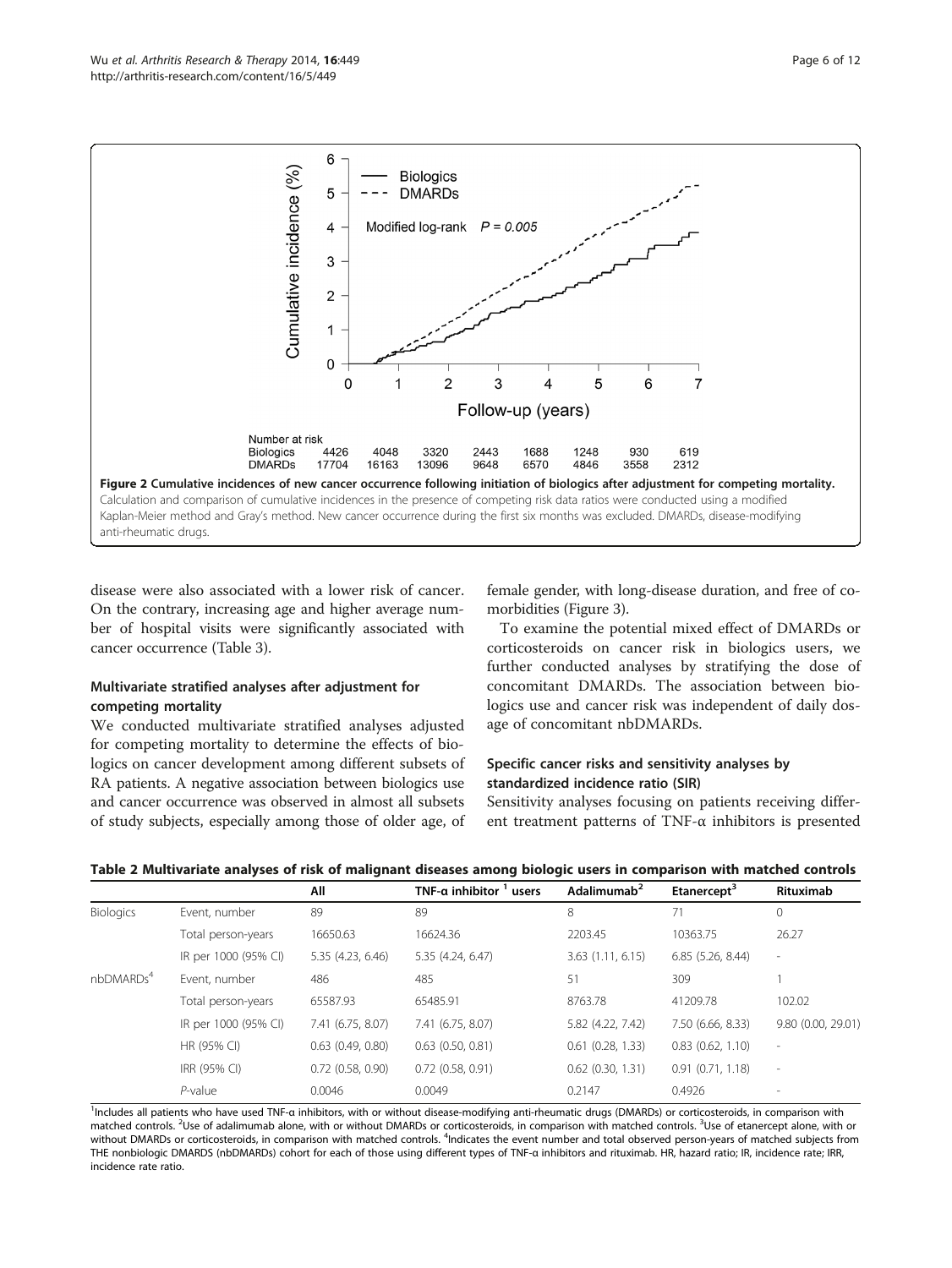<span id="page-6-0"></span>Table 3 Death-adjusted multivariate analyses of cancer risk in both study cohorts

| Covariate                                                 | Adjusted<br>hazard ratio <sup>4</sup> | 95% CI     | P-value |
|-----------------------------------------------------------|---------------------------------------|------------|---------|
| Biologics use                                             | 0.63                                  | 0.49, 0.80 | < 0.001 |
| Male gender                                               | 1.10                                  | 0.88, 1.38 | 0.39    |
| Age at start, per year                                    | 1.04                                  | 1.03, 1.05 | 0.000   |
| Disease duration <sup>1</sup> , per year                  | 0.96                                  | 0.94, 0.99 | 0.02    |
| Number of hospital visits,<br>per year during observation | 1.01                                  | 1.01, 1.02 | 0.000   |
| Methotrexate <sup>2</sup>                                 | 1.04                                  | 0.86, 1.26 | 0.68    |
| Salfulsalazine <sup>2</sup>                               | 1.01                                  | 0.84, 1.20 | 0.93    |
| Hydroxychloroquine <sup>2</sup>                           | 1.13                                  | 0.94, 1.36 | 0.19    |
| Corticosteroids <sup>2</sup>                              | 1.03                                  | 0.84, 1.28 | 0.75    |
| Diabetes mellitus                                         | 1.26                                  | 0.92, 1.74 | 0.15    |
| Ischemic heart disease                                    | 0.70                                  | 0.54, 0.92 | 0.01    |
| Cerebrovascular disease                                   | 0.75                                  | 0.45, 1.26 | 0.28    |
| Hypertension                                              | 1.21                                  | 0.98, 1.50 | 0.07    |
| Chronic liver disease                                     | 1.16                                  | 0.94, 1.42 | 0.17    |
| Statins <sup>3</sup>                                      | 0.64                                  | 0.48, 0.86 | 0.003   |
| Metformin <sup>3</sup>                                    | 0.67                                  | 0.45, 1.00 | 0.05    |
| NSAIDS <sup>3</sup>                                       | 0.94                                  | 0.54, 1.64 | 0.83    |
| Beta-blocker <sup>3</sup>                                 | 0.77                                  | 0.63, 0.93 | 0.008   |

<sup>1</sup>Disease duration represented by duration from the first disease-modifying anti-rheumatic drugs (DMARDs) prescription for rheumatoid arthritis to the index date. <sup>2</sup>Use of drugs within one year prior to the index date. <sup>3</sup>Use of drugs at least once per month on average during follow-up. <sup>4</sup>Modified hazard ratio adjusted by multiple covariates including age, gender, disease duration, prior history of hypertension, diabetes, ischemic heart disease, cerebrovascular disease, chronic liver diseases, use of DMARDs within one year prior to the index date, corticosteroids, aspirin, non steroidal anti-inflammatory drugs (NSAIDs), statins and metformin.

in Additional file [2](#page-9-0): Table S2. We performed SIR estimation to compare the cancer risks of both study groups with the general population. The cancer risk was significantly elevated among subjects in the nbDMARDs cohort when compared with the general population, both for non-hematologic cancers (SIR 1.31, 95% CI 1.19, 1.44) and hematologic cancers (SIR 2.28, 95% CI 1.55, 3.24) (Table [4\)](#page-8-0). On the contrary, the overall cancer risk for subjects in the biologics cohort was comparable to that of the general population (SIR 0.97, 95% CI 0.78, 1.19). The overall cancer risk in those taking adalimumab was slightly lower than in those taking etanercept, either in the patterns of treatment alone, ever-treated or last-treated with the biologics of interest, yet without statistical significance (Table [4](#page-8-0), Additional file [2](#page-9-0): Table S2).

However, the risk of hematologic cancer was significantly elevated in the biologics cohort when compared with the general population (SIR 4.64, 95% CI 2.65, 7.53) (Table [4\)](#page-8-0). The risk of non-Hodgkin's lymphoma was comparable between those taking adalimuamb and those taking etanercept, either in the patterns of treated alone, ever-treated or last-treated with the biologics of interest, without statistical significance (Additional file [2](#page-9-0): Table S2).

#### **Discussion**

Our study provided nationwide-based evidence that starting TNF-α antagonists does not increase, but rather decreases, the risk of cancer for RA patients, in comparison with those taking nbDMARDs alone, with a reduction in 7-year cumulative incidence from 5.22% to 3.84%. The effect of TNF-α antagonists was statistically significant among almost all subgroups of patients. The association between TNF-α antagonists and cancer risk was independent of daily dosage of concomitant nbDMARDs.

Controversy remains with respect to whether biologics carry a cancer risk for RA patients. A meta-analysis that included nine RCTs and 5,005 subjects conducted by Bongartz et al. [\[15](#page-10-0)] demonstrated a dose-dependent increased risk of malignancy in RA patients treated with TNF inhibitors, mainly infliximab and adalimumab. On the contrary, the most recent systemic review and metaanalysis from 63 RCTs that included 29,423 patients revealed no statistically significant increased risk of any type of cancer with use of TNF antagonists plus nbDMARDs, in comparison with use of nbDMARDs alone [\[16\]](#page-10-0). The results from the British Society for Rheumatology Biologics Registry for RA patients demonstrated no difference in risk of solid cancer among patients receiving TNF-α antagonists and patients receiving nbDMARDs over a 5-year observation period. That study also demonstrated no difference in the relative risk of cancer for any of the individual TNF-α antagonists [\[28\]](#page-10-0). Two small clinical trials in Taiwan reported a negative association with short-term (12-week) risk for cancer in RA patients using etanercept and adalimumab, compared to RA patients taking methotrexate [\[29,](#page-10-0)[30](#page-11-0)]. Several other clinical trials have reported controversial results for long-term cancer risk in subjects taking TNF-α antagonists, with an observation time of up to 104 weeks [\[31-35\]](#page-11-0). However, half of the trials only included subjects with active early RA (less than 2 years).

The association between lymphoma occurrence and use of biologics in RA has been of major concern [\[7,17](#page-10-0)[,36,37](#page-11-0)]. In the present study, we demonstrated a significantly elevated risk of lymphoma in both the biologics cohort and nbDMARDs cohort when compared with the general population. Higher risk of lymphoma was observed in the biologics cohort when compared with the nbDMARDs cohort, with statistical significance (Table [4](#page-8-0), Additional file [2:](#page-9-0) Table S2). Data from the MedWatch postmarketing adverse event surveillance system of the Food and Drug Administration have revealed an association between lymphoma and treatment with etanercept or infliximab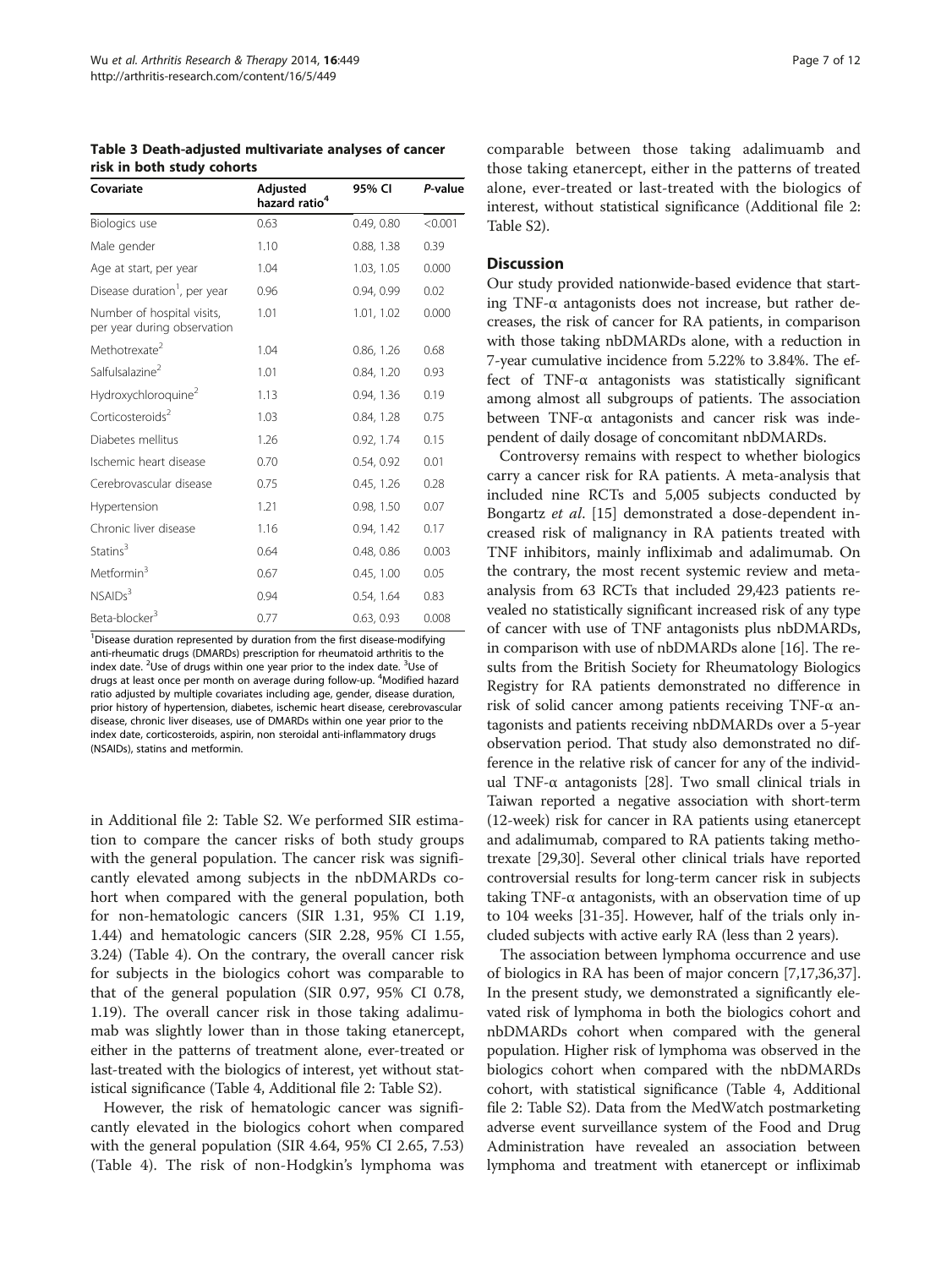<span id="page-7-0"></span>

stratified according to age, gender, disease duration, average dosage of corticosteroids or disease-modifying anti-rheumatic drugs (DMARDs) after the index date, and coexisting comorbidities, based on a modified Cox proportional hazards model in the presence of a competing risk event. Some hazard ratios (HR) were not statistically significant due to a small number of cases. \*Indicates average drug use after the index date of observation. Event, new cancer occurrence; MI, ischemic heart disease, including myocardial infarction; N, number; CVA, cerebrovascular attack.

[[38](#page-11-0)]. Recent meta-analyses of 71 global clinical trials investigating the safety profiles of adalimumab across several entities of arthritis have indicated a slightly increased risk of lymphoma among adalimumab users with RA when compared with the general population [[39](#page-11-0)]. However, a study comparing published case reports and reports from the French pharmacovigilance system has argued the link between lymphoma and TNF-α antagonists [\[40](#page-11-0)]. A prospective cohort study with a large sample size and a long duration of follow up is required to examine the causality between biologics and cancer development.

The association between malignant disease and chronic inflammation is well-documented [[41](#page-11-0)]. We assumed that patients taking biologics had more severe disease and were more likely to develop malignant diseases. On the contrary, the chance of developing cancer was reduced in patients taking biologics, in comparison with matched patients taking nbDMARDs only. This implies that the use of biologics attenuates the disease activity and then reduces the risk of cancer development to a level that is even lower than in subjects taking nbMDARDs only.

The mixed effect of concomitant DMARDs may also affect the risk of cancer. Physicians in Taiwan usually reserve low-dose DMARDs in combination with biologics for reducing the chance of auto-antibody production and improving clinical outcomes. Our subjects in the biologics cohort received a higher daily dosage of DMARDs than those in the matched nbDMARDs cohort (Table [1](#page-3-0)). These results suggested that patients in the biologics cohort have more severe or refractory disease than those in the nbDMARDs cohort. Further multivariate stratified analyses suggested that the association between biologics use and cancer risk is independent of dosage of concomitant non-biologic DMARDs. This further emphasizes the additional beneficial role of biologics in patients with severe RA.

A low prevalence of RA has been reported in Asian countries [\[42](#page-11-0)-[44](#page-11-0)]. Based on the estimate from the Taiwan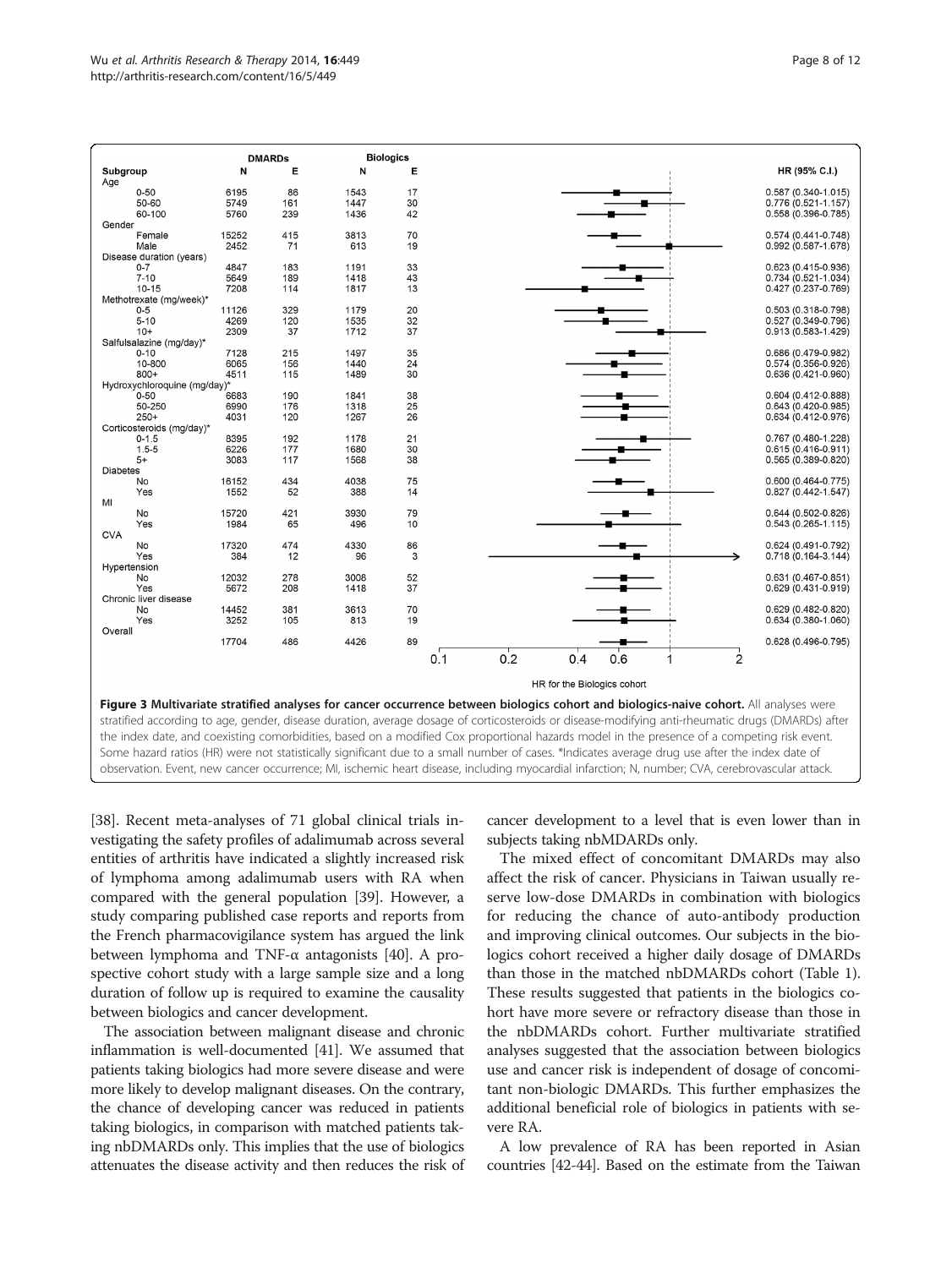| Cancer origin                    | <b>Biologics</b> |          | SIR (95% CI)          | nbDMARDs     |                 | SIR (95% CI)       |
|----------------------------------|------------------|----------|-----------------------|--------------|-----------------|--------------------|
|                                  | N                | Expected |                       | N            | <b>Expected</b> |                    |
| Non-hematologic cancers          | 73               | 88.46    | 0.83(0.65, 1.04)      | 455          | 347.47          | 1.31 (1.19, 1.44)  |
| Oral cavity                      | $\overline{2}$   | 4.55     | $0.44$ (0.05, 1.59)   | 20           | 17.92           | 1.12(0.68, 1.72)   |
| Digestive system <sup>1</sup>    | 20               | 32.03    | $0.62$ (0.38, 0.97)   | 135          | 125.75          | 1.07 (0.90, 1.27)  |
| Lungs $^2$                       | 11               | 10.39    | 1.06 (0.53, 1.89)     | 57           | 40.77           | 1.40 (1.06, 1.81)  |
| Breast, cervix <sup>3</sup>      | 22               | 19.96    | 1.10(0.69, 1.67)      | 115          | 78.45           | 1.47(1.21, 1.76)   |
| Bladder/kidney <sup>4</sup>      | 14               | 15.75    | 0.89(0.49, 1.49)      | 96           | 61.81           | 1.55 (1.26, 1.90)  |
| Melanoma                         | $\Omega$         | 0.21     |                       | $\mathbf{0}$ | 0.83            |                    |
| <b>NMSC</b>                      | 5                | 2.43     | 2.05 (0.66, 4.79)     | 15           | 9.58            | 1.57 (0.88, 2.58)  |
| Unspecified origin               | $\overline{4}$   | 5.79     | $0.69$ $(0.19, 1.77)$ | 32           | 22.76           | 1.41 (0.96, 1.99)  |
| Hematologic cancers <sup>5</sup> | 16               | 3.45     | 4.64 (2.65, 7.53)     | 31           | 13.57           | 2.28 (1.55, 3.24)  |
| Lymphoma                         | 13               | 2.12     | 6.13 (3.26, 10.49)    | 21           | 8.34            | 2.52 (1.56, 3.85)  |
| <b>NHL</b>                       | 12               | 2.05     | 5.86 (3.02, 10.24)    | 20           | 8.06            | 2.48 (1.52, 3.83)  |
| HL.                              |                  | 0.07     | 13.97 (0.18, 77.7)    |              | 0.28            | 3.56 (0.05, 19.79) |
| Leukemia                         |                  | 1.33     | 0.75(0.01, 4.18)      | 9            | 5.23            | 1.72(0.79, 3.27)   |

<span id="page-8-0"></span>Table 4 Standardized incidence ratio (SIR) of specific cancer types among subjects in the biologics cohort and nonbiologic DMARDs cohort

<sup>1</sup>Cancers of digestive system include cancers of the stomach, colon, liver, pancreas. <sup>2</sup>Including cancers of the lungs, bronchus and pleura. <sup>3</sup>Including cancers of the uterus and other female reproductive organs. <sup>4</sup>Including cancers of the prostate, testis and other male reproductive organs. <sup>5</sup>Myeloma not included. NbDARDS, nonbiologic disease-modifying anti-rheumatic drugs; HL, Hodgkin's lymphoma; NHL, non-Hodgkin's lymphoma; NMSC, non-melanoma skin cancers; N, number.

Rheumatology Association and nationwide epidemiologic studies, the prevalence of RA is between 0.2 and 0.4% of the Taiwanese general population [\[42\]](#page-11-0). Likewise, the prevalence of RA is less than 0.3% in China [\[43](#page-11-0)] and decreased from 0.54% in 1969 to 0.17% in 1996 in Japan [\[44](#page-11-0)]. These prevalence estimates are all much lower than the estimated 1% prevalence in Western countries. The estimate of prevalence in the present study (approximately 0.2%) is consistent with that of prior studies in Taiwan. However, as we included only patients fulfilling all diagnostic criteria for RA, some patients with very early RA, not registered in the RCIPD, may not have been included.

The incidence rates of cancer in RA have been reported to be 4.58 in Korea and 6.7 in Taiwan per 1000 patient-years, which are lower than in Western populations [[45,46\]](#page-11-0). The incidence rates of all-site malignancies in TNF-α antagonist users in Western populations have been reported to range from 4.7 to 13 per 1000 patientyears [\[18,19,](#page-10-0)[47\]](#page-11-0). More recently, Mercer et al. reported the incidence rate of cancer in TNF-α antagonist users to be 8.1 per 1000 patient-years, compared with 11.7 per 1000 patient-years in nbDMARDs users [[28](#page-10-0)]. The results from the present study are consistent with those of prior studies. More epidemiologic studies are required to determine the cancer prevalence in more Asian populations.

On multivariate analysis, more hospital visits were positively associated with cancer occurrence. Patients with more hospital visits were supposed to have more chance of cancer surveillance. Although there were more hospital visits among subjects in the biologics cohort than the matched nbDMARDs cohort, as presented in Table [1,](#page-3-0) our results further reinforced the link between biologics use and a lower risk of cancer.

Patients with ischemic heart disease (IHD) were found to have a negative association with cancer occurrence on multivariate analyses. Patients with IHD tended to have fatal cardiovascular outcomes and might die too early to develop a new cancer. After matching comorbidities in both study cohorts, this bias may happen randomly in both cohorts. In addition, the medications commonly used for IHD may play a role in preventing certain cancer occurrence or recurrence [\[48](#page-11-0)-[50\]](#page-11-0). The negative association is observed independently for use of statins, and NSAIDs, including aspirin or beta-blockers, on multivariate analyses. This link is worth further investigation. Different study designs would be needed to determine the role of other anti-hypertensive drugs on cancer risk.

The strengths of the current study include the utilization of the nationwide NHIRD, which contains detailed pharmacy claims for each study subject and is widely accepted for epidemiological studies [[3,20](#page-10-0)[,46\]](#page-11-0). To eliminate immortal time bias, we applied incident user design to this study, with the exposure time calculated from the start of new biologics in the biologics group (and corresponding date in the nbDMARDs group). In addition, we matched both biologics and comparator groups for age, gender, propensity score, date of first use of DMARDs, and date of first use of biologics. An active comparator cohort, as was used in this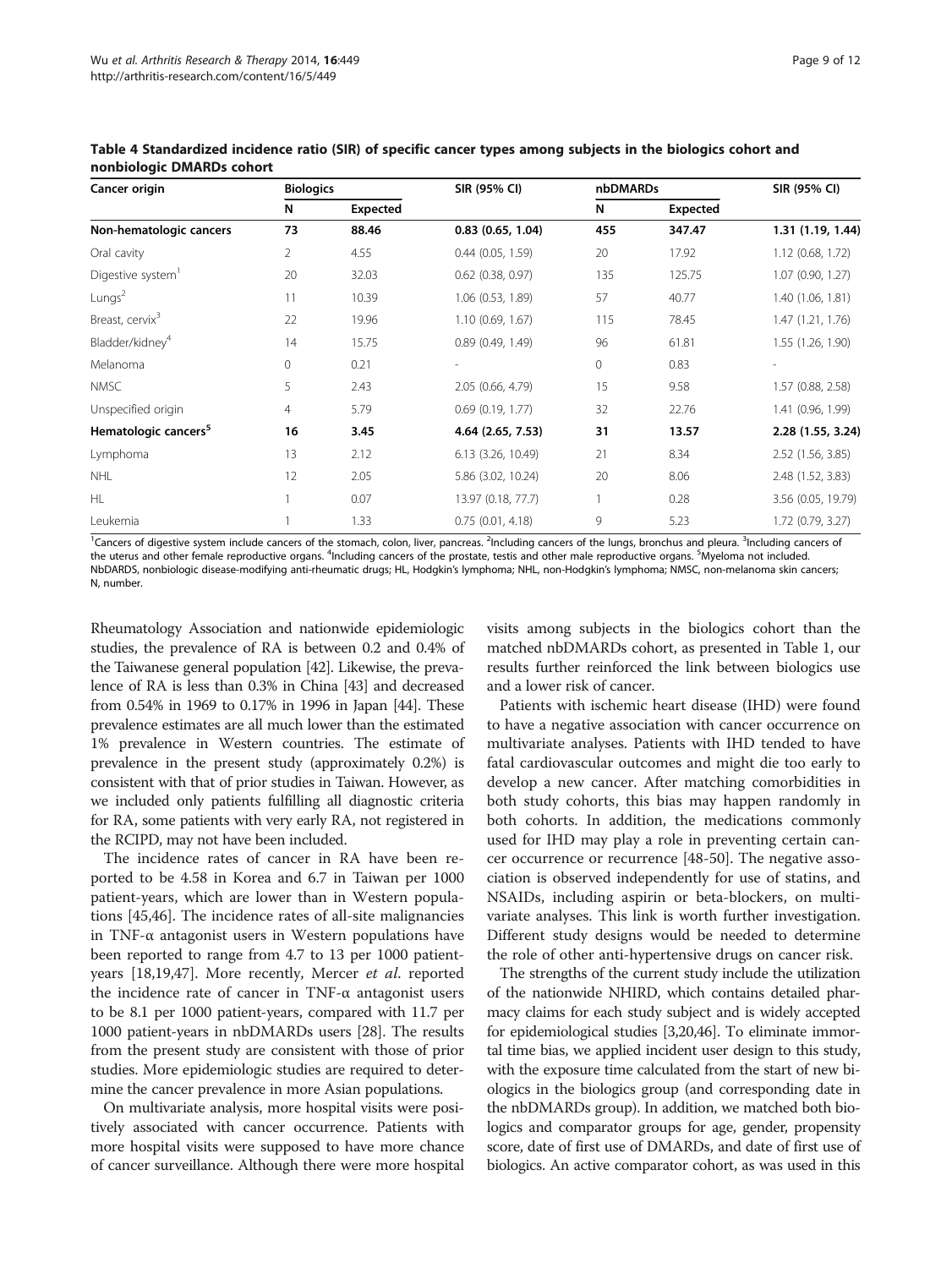<span id="page-9-0"></span>study, serves to restrict analyses to patients with active long-term disease of similar severity and with similar comorbidity index.

There are several limitations to the present study. It is difficult to infer causation between a drug of interest and risk of cancer occurrence based on an observational study, without a random assignment of treatments. Confounding by indication may exist and account for differences in outcomes. In addition, the patients in the study cohorts may differ in many measured and unmeasured ways. We did not have personal information such as lifestyle, family history of malignant diseases, body mass index, laboratory or serologic information, and records of disease severity score, all of which may contribute to cancer risk. To avoid these biases, we selected only patients with matched age, gender, disease duration, and concomitant comorbidities. Multivariable analysis was performed to adjust for potential confounders. Furthermore, we conducted multivariable stratified analysis to examine the risk of cancer for the study cohorts in different strata. Although unmeasured confounders may still exist, we believe the methodology used in the present study is solid and robust. To meet the eligibility for biologics use, we selected only subjects free of cancer before taking biologics or the start of follow up, which may have led to an underestimation of cancer incidence in both groups.

Coding error is possible in a database. To minimize this bias, we enrolled only patients from the catastrophic illness database who met the criteria for RA and malignant diseases. Furthermore, most patients undergo regular physical and laboratory examination during observation. A surveillance bias may contribute to an increased frequency of cancer. Our analyses were adjusted for number of hospital visits to prevent this bias. Some patients may have used self-paid biologics and thus may have been inappropriately classified into the nbDMARDs cohort. This potential misclassification may have led to an underestimation of the association.

Nonetheless, our study provides important evidence of the safety, in terms of cancer risk, of anti-TNF-α antagonists in RA patients who survive long-term disease and who undergo long-term DMARD treatment. In addition, the potential beneficial effect of biologics was most significant among those of female gender, those with long disease-duration and those free of major comorbidities. The association between biologics and cancer risk was independent of daily dosage of concomitant nbDMARDs.

The results of our study should be interpreted cautiously because they refer only to two out of five available TNF-α antagonists. The association between cancer risk and other TNF-α antagonists needs further analysis. Moreover, these results refer only to RA patients without prior malignant diseases. The investigation of the effect of

## Conclusion

The current study suggested that the addition of anti-TNF-α therapy is safe, in terms of cancer risk, for RA patients undergoing long-term DMARD treatment, based on a Taiwanese nationwide population.

## Additional files

[Additional file 1: Table S1.](http://arthritis-research.com/content/supplementary/s13075-014-0449-5-s1.doc) Comparison of non-biologics diseasemodifying anti-rheumatic drug use prior to the index date between the two study groups.

[Additional file 2: Table S2.](http://arthritis-research.com/content/supplementary/s13075-014-0449-5-s2.doc) Sensitivity analyses for the cancer risk among different biologics treatment settings.

#### Abbreviations

ACR: American College of Rheumatology; DAS28: Disease activity score 28-joint assessment; DMARD: disease-modifying anti-rheumatic drug; HR: hazard ratio; ICD-9-CM: International Classification of Diseases, Revision 9, Clinical Modification; nbDMARD: nonbiologic disease-modifying anti-rheumatic drug; NHIRD: Taiwan national Health Insurance Research Database; NSAID: non-steroidal anti-inflammatory drug; RA: rheumatoid arthritis; RCIPD: Registry for Catastrophic Illness Patient Database; TNFα: tumor necrosis factor α.

#### Competing interest

The authors declare that they have no competing interest.

#### Authors' contributions

CYW, YTC, and YJC conceived the study, provided the concepts, designed the study protocol, acquired the data, analyzed and interpreted the data, and drafted and revised the paper. DYC participated in the design of the study protocol, interpretation of the data, revision of the important intellectual content and drafting of the manuscript; CCC, KNK, HNL and JLS contributed to the data interpretation, revision of the important intellectual content, and drafting of the manuscript. HJH performed the statistical analyses, analyzed the data, and provided intellectual content. All authors have read and approved the final version of the manuscript.

#### Authors' information

Professor CY Wu currently serves as the Vice Secretary General of The Gastroenterological Society of Taiwan (2012 to present), as well as on the Board of Directors (2012 to present), Taiwan Liver Cancer Association and Board of Directors (2007 to present), Taiwan Evidence-based Medicine Association. His main research interests include chemoprevention for malignancies including gastric cancer, hepatocellular carcinoma, and autoimmune diseases such as psoriasis and rheumatoid arthritis. His recent work has been published in several top journals in different fields including JAMA, J Clin Oncol, Gastroenterology, Hepatology, Gut, Arthritis Res Ther, Arthritis Rheum, et cetera. Professor DY Chen, the Director of Department of Medical Research, Taichung Veterans General Hospital, currently serves as the President of Taiwan Rheumatology Association (from 2014) and has served on the Board of Directors, The Chinese Society of Immunology. He has conducted many clinical and basic studies of adult-onset Still's disease, rheumatoid arthritis and systemic lupus erythematosus, and his work has been published in many leading journals including Ann Rhem Dis. He is a leader in research and education in the fields of immunology and rheumatology in Taiwan. Professor YT Chang, the Director of Department of Dermatology, National Yang-Ming University, currently serves on the Board of Directors (2012 to present), Taiwanese Dermatological Association. His research interests include clinical and basic research about the association of multiple comorbidities in psoriasis, cutaneous amyloidosis and other autoimmune diseases associated comorbidities, mainly cardiovascular diseases and metabolic syndrome and cancer. His recent work has been published in leading journals in the fields of Dermatology, Internal Medicine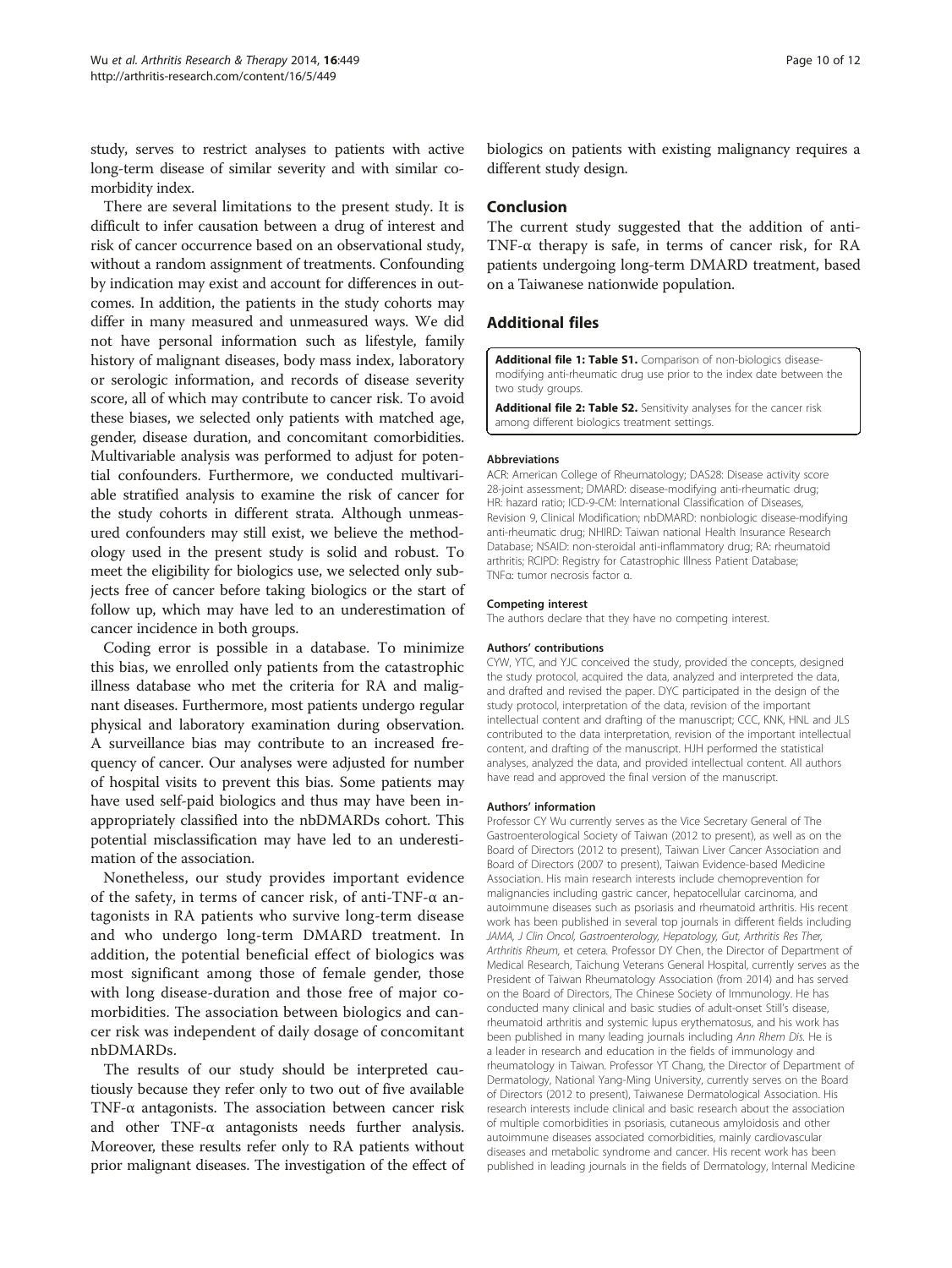<span id="page-10-0"></span>and Rheumatology. Professor YJ Chen is a senior attending physician in the department of Dermatology of Taichung Veterans General Hospital, and currently serves on the Board of Directors (2009 to the present), Taiwanese Dermatological Association. Her research interests include clinical and basic research about psoriasis and associated comorbidities, mainly cardiovascular diseases and metabolic syndrome. Her recent work has been published in top journals in the fields of Dermatology, Internal Medicine and Rheumatology.

#### Acknowledgements

This study has been supported by grants from Taichung Veterans General Hospital (TCVGH-1016802C, -1016801B) and Taipei Veterans General Hospital (R-1100401 and R-11004-02). This study is based on data from the National Health Insurance Research Database provided by the Bureau of National Health Insurance, Department of Health and managed by the National Health Research Institute. The interpretations and conclusions contained herein do not represent those of the Bureau of National Health Insurance, Department of Health or the National Health Research Institute. Yi-Ju Chen has full access to all of the data in the study and takes responsibility for the integrity of the data and the accuracy of the data analysis.

#### Author details

<sup>1</sup> Faculty of Medicine, School of Medicine, National Yang-Ming University, Taipei, Taiwan. <sup>2</sup>Division of Gastroenterology, Taichung Veterans General Hospital, Taichung, Taiwan. <sup>3</sup>Department of Public Health and Graduate Institute of Clinical Medicine, China Medical University, Taichung, Taiwan. 4 Department of Life Sciences, National Chung-Hsing University, Taichung, Taiwan. <sup>5</sup>Department of Allergy, Immunology and Rheumatology, Taichung<br>Veterans General Hospital, Taichung, Taiwan. <sup>6</sup>Institute of Microbiology and Immunology, Chung-Shan Medical University, Taiwan, Taiwan. <sup>7</sup>Department of Dermatology, Taichung Veterans General Hospital, Taichung, Taiwan. 8 Department of Dermatology, Taipei Veterans General Hospital, Taipei, Taiwan. <sup>9</sup>College of Medicine, Taipei Medical College, Taipei, Taiwan. <sup>10</sup>Institute of Population Health Sciences, National Health Research Institutes, Miaoli, Taiwan.

#### Received: 14 February 2014 Accepted: 2 September 2014 Published online: 30 September 2014

#### References

- 1. Askling J, Fored CM, Baecklund E, Brandt L, Backlin C, Ekbom A, Sundström C, Bertilsson L, Cöster L, Geborek P, Jacobsson LT, Lindblad S, Lysholm J, Rantapää-Dahlqvist S, Saxne T, Klareskog L, Feltelius N: Haematopoietic malignancies in rheumatoid arthritis: lymphoma risk and characteristics after exposure to tumour necrosis factor antagonists. Ann Rheum Dis 2005, 64:1414–1420.
- 2. Askling J, Fored CM, Brandt L, Baecklund E, Bertilsson L, Feltelius N, Cöster L, Geborek P, Jacobsson LT, Lindblad S, Lysholm J, Rantapää-Dahlqvist S, Saxne T, Klareskog L: Risks of solid cancers in patients with rheumatoid arthritis and after treatment with tumour necrosis factor antagonists. Ann Rheum Dis 2005, 64:1421–1426.
- 3. Chen YJ, Chang YT, Wang CB, Wu CY: The risk of cancer in patients with rheumatoid arthritis: a nationwide cohort study in Taiwan. Arthritis Rheum 2011, 63:352–358.
- 4. Mellemkjaer L, Linet MS, Gridley G, Frisch M, Moller H, Olsen JH: Rheumatoid arthritis and cancer risk. Eur J Cancer 1996, 32A:1753–1757.
- Abasolo L, Judez E, Descalzo MA, Gonzalez-Alvaro L, Jover JA, Carmona L: Cancer in rheumatoid arthritis: occurrence, mortality, and associated factors in a South European population. Semin Arthritis Rheum 2008, 37:388–397.
- Thomas E, Brewster DH, Black RJ, Macfarlane GJ: Risk of malignancy among patients with rheumatic conditions. Int J Cancer 2000, 88:497-502.
- 7. Geborek P, Bladstrom A, Turesson C, Gulfe A, Petersson IF, Saxne T, Olsson H, Jacobsson LT: Tumour necrosis factor blockers do not increase overall tumour risk in patients with rheumatoid arthritis, but may be associated with an increased risk of lymphomas. Ann Rheum Dis 2005, 64:699–703.
- 8. Baecklund E, Ekbom A, Sparen P, Feltelius N, Klareskog L: Disease activity and risk of lymphoma in patients with rheumatoid arthritis: nested case–control study. BMJ 1998, 317:180–181.
- 9. Arber N, Levin B: Chemoprevention of colorectal neoplasia: the potential for personalized medicine. Gastroenterology 2008, 134:1224–1237.
- 10. Thun MJ, Henley SJ, Patrono C: Nonsteroidal anti-inflammatory drugs as anticancer agents: mechanistic, pharmacologic, and clinical issues. J Natl Cancer Inst 2002, 94:252–266.
- 11. Salloum E, Cooper DL, Howe G, Lacy J, Tallini G, Crouch J, Schultz M, Murren J: Spontaneous regression of lymphoproliferative disorders in patients treated with methotrexate for rheumatoid arthritis and other rheumatic diseases. J Clin Oncol 1996, 14:1943–1949.
- 12. Balkwill F: TNF-alpha in promotion and progression of cancer. Cancer Metastasis Rev 2006, 25:409–416.
- 13. Larmonier N, Cathelin D, Larmonier C, Nicolas A, Merino D, Janikashvili N, Audia S, Bateman A, Thompson J, Kottke T, Hartung T, Katsanis E, Vile R, Bonnotte B: The inhibition of TNF-alpha anti-tumoral properties by blocking antibodies promotes tumor growth in a rat model. Exp Cell Res 2007, 313:2345–2355.
- 14. Bongartz T, Warren FC, Mines D, Matteson EL, Abrams KR, Sutton AJ: Etanercept therapy in rheumatoid arthritis and the risk of malignancies: a systematic review and individual patient data meta-analysis of randomised controlled trials. Ann Rheum Dis 2009, 68:1177–1183.
- 15. Bongartz T, Sutton AJ, Sweeting MJ, Buchan I, Matteson EL, Montori V: Anti-TNF antibody therapy in rheumatoid arthritis and the risk of serious infections and malignancies: systematic review and meta-analysis of rare harmful effects in randomized controlled trials. JAMA 2006, 295:2275–2285.
- 16. Lopez-Olivo MA, Tayar JH, Martinez-Lopez JA, Pollono EN, Cueto JP, Gonzales-Crespo MR, Gonzales-Crespo MR, Fulton S, Sauraz-Almazor ME: Risk of malignancies in patients with rheumatoid arthritis treated with biologic therapy: a meta-analysis. JAMA 2012, 308:898–908.
- 17. Askling J, Fahrbach K, Nordstrom B, Ross S, Schmid CH, Symmons D: Cancer risk with tumor necrosis factor alpha (TNF) inhibitors: meta-analysis of randomized controlled trials of adalimumab, etanercept, and infliximab using patient level data. Pharmacoepidemiol Drug Saf 2011, 20:119-130.
- 18. Wolfe F, Michaud K: Biologic treatment of rheumatoid arthritis and the risk of malignancy: analyses from a large US observational study. Arthritis Rheum 2007, 56:2886–2895.
- 19. Askling J, van Vollenhoven RF, Granath F, Raaschou P, Fored CM, Baecklund E, Dackhammar C, Feltelius N, Cöster L, Geborek P, Jacobsson LT, Lindblad S, Rantapää-Dahlqvist S, Saxne T, Klareskog L: Cancer risk in patients with rheumatoid arthritis treated with anti-tumor necrosis factor alpha therapies: does the risk change with the time since start of treatment? Arthritis Rheum 2009, 60:3180–3189.
- 20. Wu CY, Chen YJ, Ho HJ, Hsu YC, Kuo KN, Wu MS, Lin JT: Association between nucleoside analogues and risk of hepatitis B virus-related hepatocellular carcinoma recurrence following liver resection. JAMA 2012, 308:1906–1914.
- 21. Arnett FC, Edworthy SM, Bloch DA, McShane DJ, Fries JF, Cooper NS, Healey LA, Kaplan SR, Liang MH, Luthra HS, Medsger TA Jr, Mitchell DM, Neustadt DH, Pinals RS, Schaller JG, Sharp JT, Wilder RL, Hunder GG: The American Rheumatism Association 1987 revised criteria for the classification of rheumatoid arthritis. Arthritis Rheum 1988, 31:315–324.
- 22. National Health Insurance Payment System, National Health Insurance Adminstration, Ministry of Health and Welfare. [[http://www.nhi.gov.tw/\]](http://www.nhi.gov.tw/)
- 23. Tsan YT, Lee CH, Wang JD, Chen PC: Statins and the risk of hepatocellular carcinoma in patients with hepatitis B virus infection. J Clin Oncol 2012, 30:623–630.
- 24. Chen HP, Shieh JJ, Chang CC, Chen TT, Lin JT, Wu MS, Wu CY: Metformin decreases hepatocellular carcinoma risk in a dose-dependent manner: population-based and in vitro studies. Gut 2013, 62:606–615.
- 25. Ruan PK, Gray RJ: Analyses of cumulative incidence functions via non-parametric multiple imputation. Stat Med 2008, 27:5709–5724.
- 26. Kuk D, Varadhan R: Model selection in competing risks regression. Stat Med 2013, 32:3077–3088.
- 27. cmprsk: Subdistribution Analysis of Competing Risks. [[http://cran.r](http://cran.r-project.org/web/packages/cmprsk/index.html)[project.org/web/packages/cmprsk/index.html](http://cran.r-project.org/web/packages/cmprsk/index.html)]
- 28. Mercer LK, Lunt M, Low ALS, Dixon WG, Watson KD, Symmons DPM, Hyrich KL, BSRBR Control Centre Consortium: Risk of solid cancer in patients exposed to anti-tumor necrosis factor therapy: results from the British Society for Rheumatology Biologics Register for Rheumatoid Arthritis. Ann Rheum Dis 2014, doi: 10.1136/annrheumdis-2013-204851.
- 29. Lan JL, Shou SJ, Chen DY, Chen YH, Hsieh TY, Young M Jr: A comparative study of etanercept plus methotrexate and methotrexate alone in Taiwanese patients with active rheumatoid arthritis: a 12-week, double-